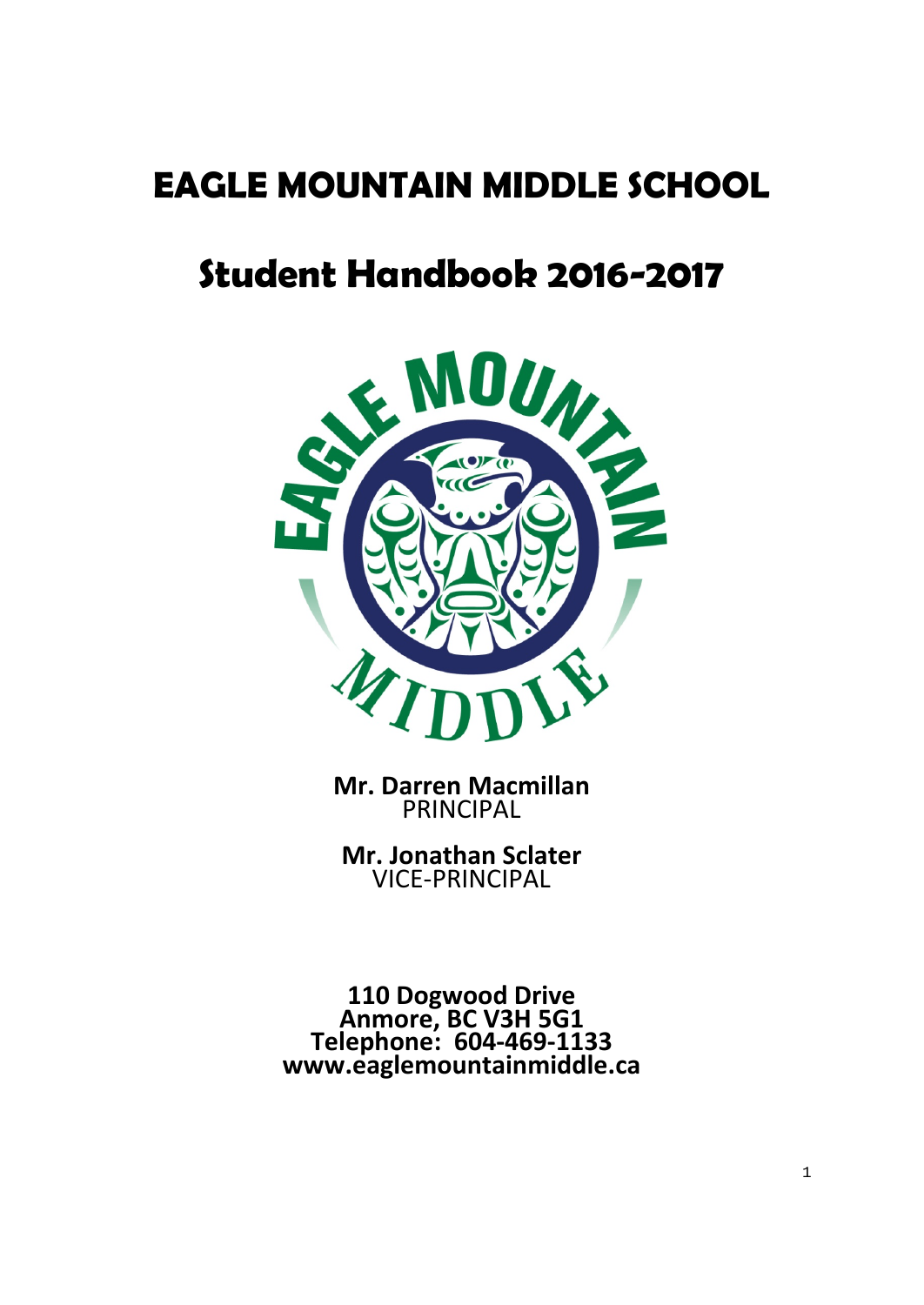|                                        | <b>EAGLE MOUNTAIN MIDDLE</b><br><b>Bell Schedule 2016-2017</b> |                                |                                  |  |
|----------------------------------------|----------------------------------------------------------------|--------------------------------|----------------------------------|--|
|                                        |                                                                |                                |                                  |  |
|                                        | MON & WED                                                      | <b>TUES &amp; THURS</b>        | <b>FRI</b>                       |  |
| <b>Prime time</b><br><b>Attendance</b> | $\frac{1}{2}8:25$<br>8:30                                      | $-8:25$<br>8:30                | 8:55<br>9:00                     |  |
| Period 1                               | $8:35 - 9:25$                                                  | $8:35 - 9:25$                  |                                  |  |
| <b>Period 2</b>                        | $9:25 - 10:15$                                                 | $9:25 - 10:15$                 | Super Block 1<br>$9:00 - 10:30$  |  |
| <b>Nut Break</b>                       | $10:15 - 10:30$                                                | 10:15 - 10:30 $\sqrt{s}$       |                                  |  |
| <b>Period 3</b>                        | $10:30 - 11:20$                                                | $10:30 - 11:20$                | 10:30 - 10:45 $\sqrt{ }$         |  |
| Period 4                               | $11:20 - 12:10$                                                | $11:20 - 12:10$                | Super Block 2<br>$10:45 - 12:15$ |  |
| Lunch                                  | $12:10 - 12:45$                                                | $12:10 - 12:45$                | 12:15 - 1:00 $\bigoplus$         |  |
| <b>Period 5</b>                        | $12:50 - 1:50$                                                 | "Connexions"<br>$12:50 - 1:30$ |                                  |  |
|                                        |                                                                | Period 5<br>$1:30 - 2:10$      | Super Block 3                    |  |
| Period 6                               | 1:50 - 2:50 $\&$                                               | Period 6<br>$2:10 - 2:50$      | 1:05 - 2:50                      |  |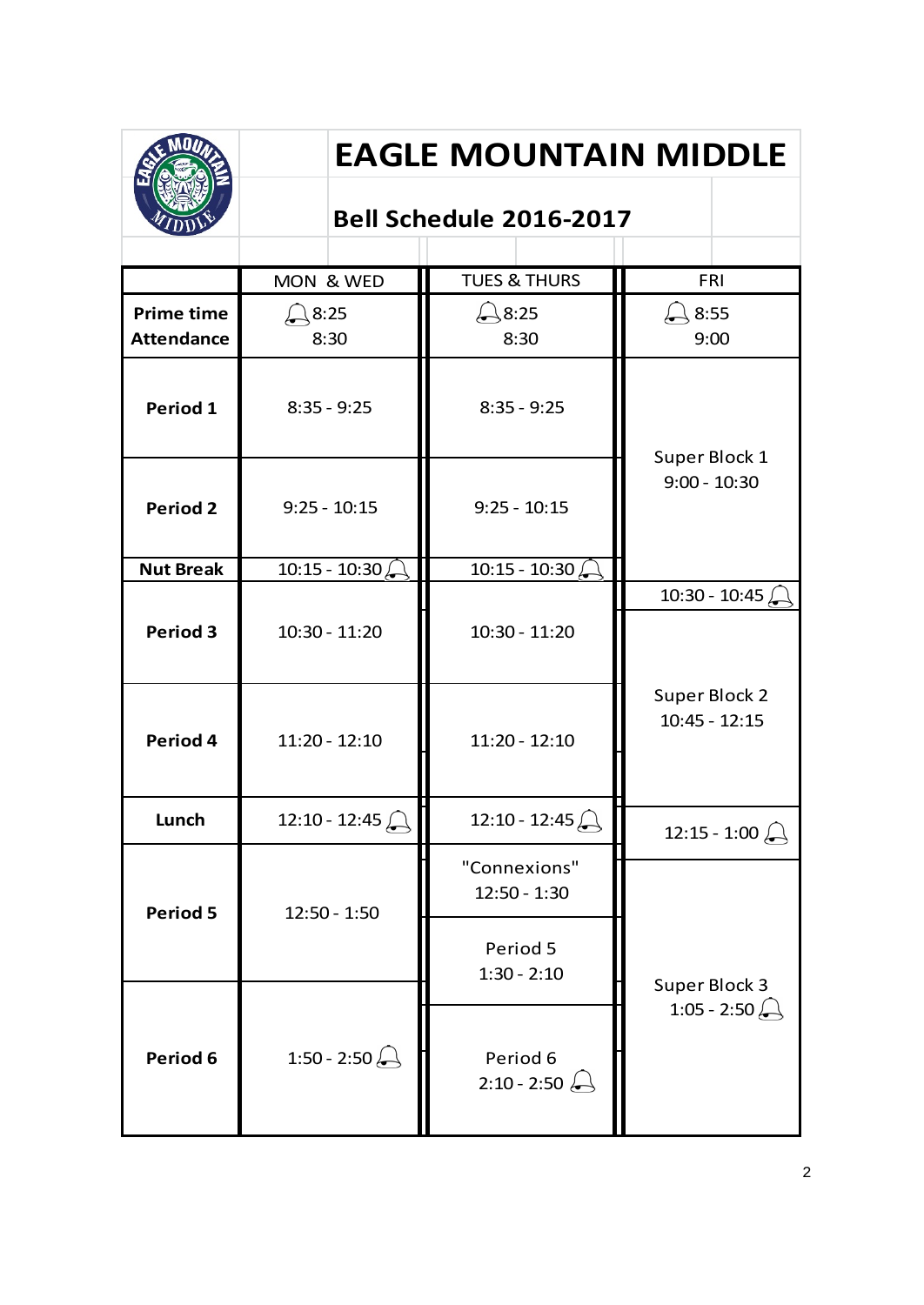# **IMPORTANT DATES 2016-2017**

| September | 6<br>7<br>9<br>20<br>23          | Schools open – registration 11am-12pm only<br>First day of full classes & "Thunderbird Team Days"<br>Picture Day<br>Parent & Student Orientation Evening<br>District Non-Instructional Day - no classes |  |
|-----------|----------------------------------|---------------------------------------------------------------------------------------------------------------------------------------------------------------------------------------------------------|--|
| October   | 10<br>12<br>21<br>28<br>31       | Thanksgiving Day<br>Picture Retakes Day<br>Provincial Non-Instructional Day - no classes<br>Grade 6 Immunization Blitz #1<br><b>Halloween Activities</b>                                                |  |
| November  | 9<br>10<br>11<br>14<br>$15 - 17$ | Grade 6 Immunization catch up<br>Remembrance Day Assembly<br>Remembrance Day<br>Curriculum Implementation Day - no classes<br>3 way conferences                                                         |  |
| December  | $\overline{c}$<br>9<br>16        | Term 1 Report Card<br>Christmas Carnival<br>Last day of classes before Winter Break                                                                                                                     |  |
| January   | 3<br>30                          | Schools re-open after Winter Break<br>School Based Non-Instructional Day - no classes                                                                                                                   |  |
| February  | 13<br>$21-23$<br>24              | <b>BC Family Day Holiday</b><br>3 way conferences<br>District Non-Instructional Day – no classes                                                                                                        |  |
| March     | 10<br>10<br>27                   | Term 2 Report Card<br>Last day of classes before Spring Break<br>Schools re-open after Spring Break                                                                                                     |  |
| April     | 14<br>17<br>21                   | Good Friday<br><b>Easter Monday</b><br>District Non-Instructional Day - no classes                                                                                                                      |  |
| May       | 12<br>19<br>22                   | Grade 6 Immunization Blitz #2<br>School Based Non-Instructional Day -no classes<br>Victoria Day Holiday                                                                                                 |  |
| June      | 23<br>27<br>29<br>30<br>30       | Year End Activity Day Field Trips<br>Grade 8 School Leaving Ceremony<br>Term 3 Report Card pick-up 9-10am<br>Administrative Day, School Not in Session<br>Schools close for Summer Break                |  |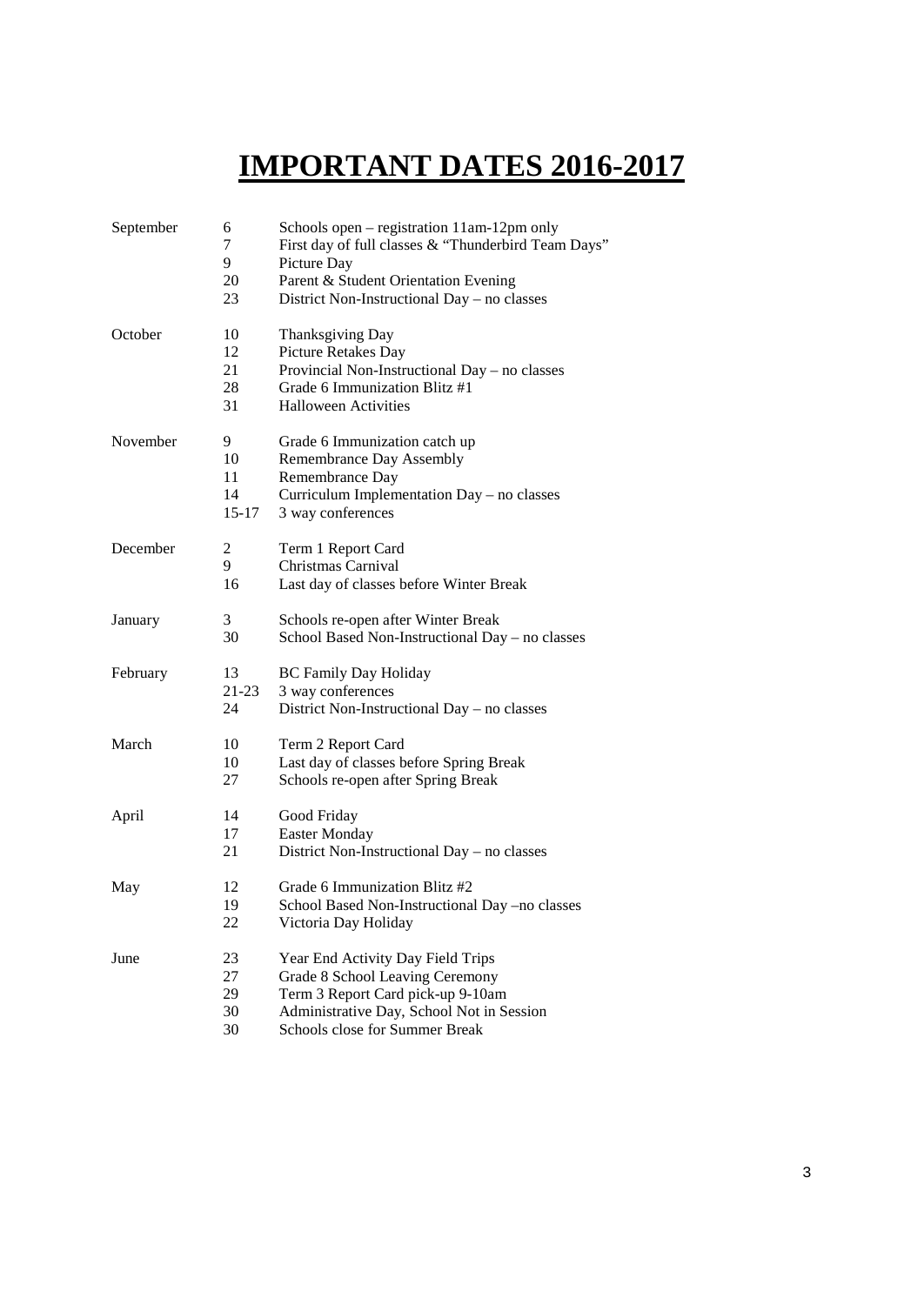# **GENERAL INFORMATION**

### **ACTIVITY FEE**

All students pay a student activity fee of \$35.00 which finances student spirit activities and incentives, team shirts, and extraordinary exploratory course expenses. Please pay during the first week of school. Cheques should be made out to Eagle Mountain Middle School. Receipts will be issued by the school. Anyone finding this fee a personal financial hardship should contact the administration.

#### **ATHLETIC FEES**

There are 3 seasons of school sports: Fall, Winter and Spring. Students pay an athletic fee of \$10.00 for each season they play in, and fees will be collected by coaches. Students can join as many sports as they would like; however a commitment to attend practices is necessary to be able to play in games or tournaments against other teams.

#### **LOCKS AND LOCKERS**

Students will be assigned a locker, and are expected to keep it in its original condition. Students are not to move to another locker or to exchange or share lockers or locks with other students unless approval is given. The locker is school property and may be inspected occasionally. Administrators have the right to check lockers without the student's permission if they feel it is necessary. **In order to provide security for their belongings, students are strongly advised to keep their lock combinations confidential.**

#### **TEXTBOOKS, WORKBOOKS & LIBRARY BOOKS**

Textbooks may be issued by the classroom teacher who will record the condition of the book. Some of the textbooks are issued for the duration of the course; others are issued on a rotation basis. There may also be some workbooks for purchase durinig the year. **The student is responsible for his or her textbooks or library books. If a book is lost or damaged, a replacement cost charge will be levied. DO NOT WRITE IN ANY BORROWED BOOKS.**

#### **AGENDA BOOKS**

All students need a system in place to record homework, important reminders and project plans. Some students use their personal devices to do this (i.e. take a photo of the homework board), but many students and families find that an Agenda Book/Planner that goes home every night is a good routine. There is an expectation that students will communicate plans, homework, notices, etc… with an an adult family member on a daily basis. In order to accommodate individual styles, students/families may agree to use technology to communicate homework, may purchase an agenda when shopping for school supplies, or may purchase one (in a choice of two sizes) for \$5.00 from the school in September.

#### **LOST AND FOUND**

Our "lost and found" is located by the Multi-purpose room. Any questions students have should be directed to the secretary or Youth Worker. Any clothing items found should be taken directly to the lost and found, or smaller items such as jewelry or technology should be brought to the office. Students are responsible for the care and safety of all their personal belongings. **The school cannot accept responsibility for lost or stolen articles.** Several times a year, unclaimed lost and found articles are given to charity. Students are given plenty of warning and opportunity to check the lost and found prior to donating unclaimed items.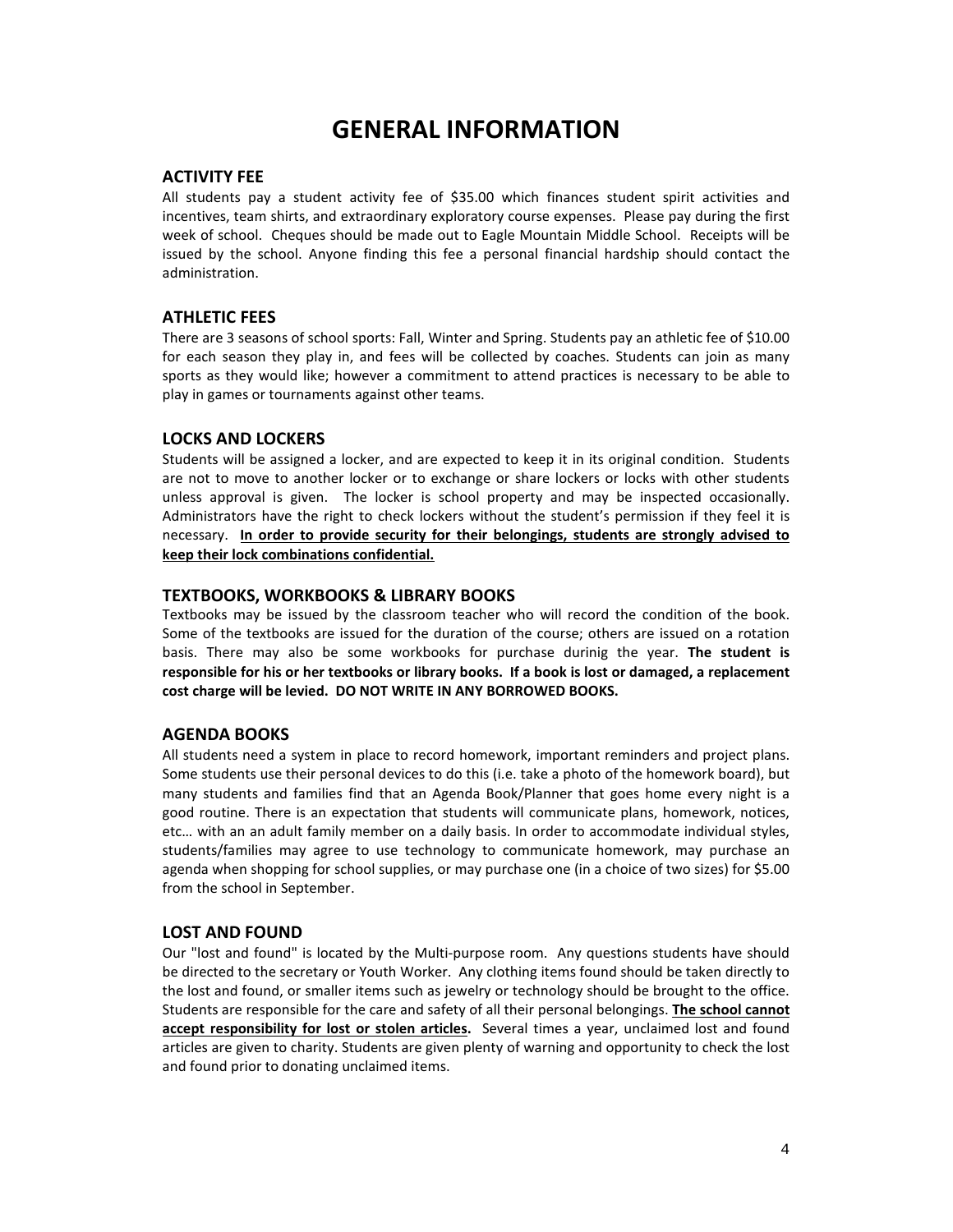# **VALUABLES**

To prevent items of value from going missing:

- 1. Never share locker combination with others, not even with a best friend.
- 2. There are no secure places to leave valuables in the P.E. locker rooms. Leave all valuables in personal locker when going to P.E.
- 3. Lock bicycle securely to the bike racks outside.
- 4. Do not bring anything of significant or sentimental value to school.
- 5. If it is necessary to bring money or valuables to school, leave them at the office for safekeeping.
- 6. All belongings, especially clothing, should be clearly identified with student's name.
- 7. Do not leave backpacks or personal items unattended use your locker.

# **EMERGENCY/EVACUATION DRILLS**

During any emergency or fire drill, students are expected to behave with the highest degree of conduct. In the event of an emergency, an alarm will sound. Students anywhere in the building must leave the school promptly using the nearest exit route or as directed by the teacher. Once outside, students must move quickly and safely to the grass field, where they will line up according to division.

In the event of an earthquake or drill, students are instructed to take cover and count to 60 seconds. When safe, teachers will then instruct students to evacuate the building. This skill will be practiced several times during the year.

# **HOLD & SECURE AND LOCKDOWN DRILLS**

A Hold & Secure is used when there is no immediate, active, on-going threat to students or staff. This may occur if there is a police incident nearby, a serious car accident in close proximity to the school, or a wild animal or other threat in the neighbourhood. During a Hold & Secure teachers will secure classrooms and learning will continue with all students safely accounted for.

A Lockdown is used if there is an immediate, active, on-going threat to students or staff. During a Lockdown teachers check hallways for students. Once students are in the classroom the teachers secure doors, shut blinds, turn out lights, cover and move students out of line of sight of doors and windows. Eagle Mountain Middle School will be completing at least two lockdown drills this year.

*PLEASE NOTE: For all emergencies, district and school guidelines have been established regarding the protection and the evacuation of students from the school. In a real event do not phone the school or your child. Phone lines need to be open for emergency personnel and school district officials. A banner will appear on the school and district websites with the latest up-to-date information in a real emergency. When safe to travel, go to the school to collect your child or contact the designated guardian - your child will NOT be released otherwise.*

# **FIELD TRIPS**

Field trips are an extension of the classroom and therefore all school rules apply. If a student has difficulty with school rules while inside the school or on the bus, they may be denied the opportunity of participating in field trips. At Eagle Mountain we utilize our natural surroundings as an extension of classroom learning spaces. Students should always be dressed for Westcoast weather. In September, we will also seek your permission for your child to go on walking field trips with their class.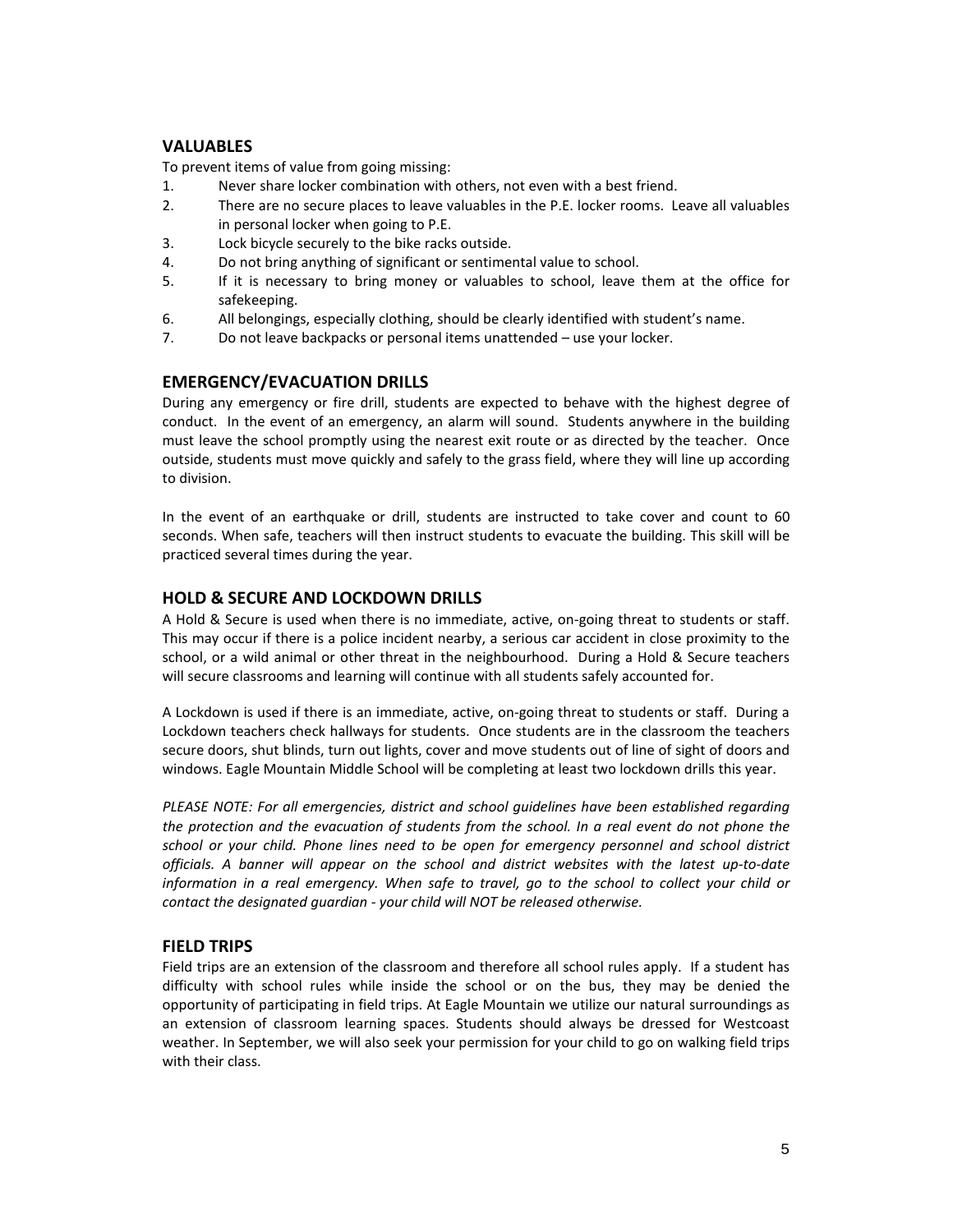# **SCHOOL FUNCTIONS**

When students attend a school function, even when away from school or outside of typical school hours, they are expected to demonstrate responsible behaviour. School functions include athletic events, concerts, camps, dances, trips, and any other activity that is being sponsored by the school. All school rules and regulations apply at these functions. Students will be made aware of specific rules and expectations governing these events and it is the students' responsibility to follow them.

# **VISITORS**

Parents and visitors on official business are welcome at Eagle Mountain Middle, but must come to the office upon arrival and sign in and out for safety and security reasons. Guests will also be issued a visitor's tag for the duration of their visit.

# **MEDICAL ROOM**

The medical room is located in the general office area. It contains one bed and is designed to provide basic first aid. If students are ill and wish to use this facility they must request the permission of their teacher and report to the school secretary. No medication can be provided by the school. Accidents and emergencies should be referred to a teacher immediately. A student wishing to go home because of an accident or illness must check out at the office. The office will contact a parent or guardian prior to the student being permitted to leave.

# **LEARNING SERVICES**

In addition to the regular classroom program, some students benefit from additional support, instruction and resources to maximize their learning success at school. This support takes many forms and we are proud to offer a wide range of services designed to meet those needs, including:

- Learning Assistance (for curriculum support and remediation)
- Gifted and Enrichment Services
- Skill Development (for modified programs)
- E.A.L. Program
- Counselling support
- Peer Tutors

A student or parent who feels one of these programs would be beneficial for the student, should contact their teacher for more information.

#### **LEARNING HUB/LIBRARY**

Eagle Mountain Middle has a part time librarian, and students are welcome to go to the Learning Hub with their teacher's permission or on their own outside of class time. Sometimes teachers will bring the whole class into the Learning Hub to work on special research projects. Students are responsible for returning the materials they sign out. The Learning Hub is open daily for student use in signing out and returning books, reading, homework, research, helping friends and classmates with their work, meeting with other students to work on project.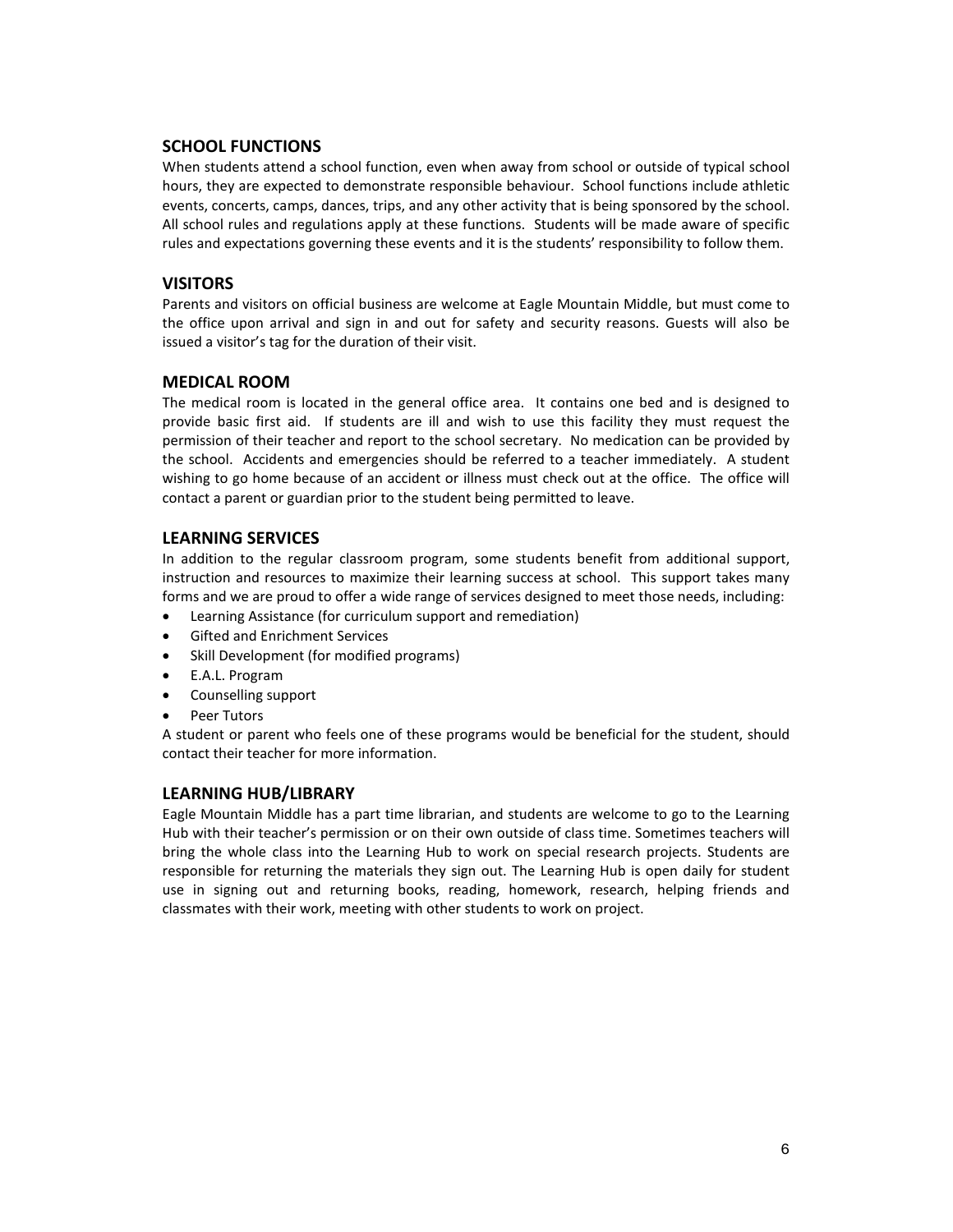# **STUDENT RESPONSIBILITIES**

**At Eagle Mountain Middle School we all work hard to create and maintain an environment that supports the right of every student to learn in a safe and respectful learning environment.**

#### **LEARNING**

At Eagle Mountain Middle, we believe learning is at the heart of each and every moment of our day. We understand that each student is unique and not every student will learn at the same level or in the same way. However, we will do our best to meet the learning needs of each student by providing a variety of teaching styles, learning assistance, designing adaptations or modifications and giving students multiple opportunities to demonstrate their learning. Cooperatively, teachers, parents and students create supportive conditions to allow all students at Eagle Mountain Middle to do their best.

Some days your teachers may ask you to continue your learning at home. This is an opportunity to add to your learning and help you do your best in class. Putting the finishing touches on your learning outcomes like major projects and presentations, or reviewing your work at home helps you demonstrate your understanding and learning. Parents can assist this process by helping their child find a quiet place to work and a regular time for doing so. Parents may or may not be able to assist with the actual work, but their active support in seeing that the child takes the time to try on their own will make a difference.

Students who need extra time or support with their learning, or simply need a space or the resources at Eagle Mountain Middle may be given the opportunity to stay after school. If this becomes a necessary piece to support a student's learning, they may need to make an alternate arrangement to get home. With any alternate arrangements to a student's day, we appreciate parent efforts to help support their child's safety, success and learning.

#### **CLOSED CAMPUS**

Supervision and safety of students is paramount. Students are to remain on school property from the time they arrive until dismissed at the end of the day. They may not, at any time, leave the campus for any purpose, such as, purchasing food. A student is considered to be "at school" as soon as they leave home, and until they return home or to a friend's after school. Students are not permitted to visit Heritage Woods Secondary campus during the school day or on their way to and from Eagle Mountain Middle.

Any student who lives in the local area and wishes to go home for lunch must have a note of permission from a parent on file in the office. They then must sign in and out at the office each time they go home for lunch.

#### **ATTENDANCE**

When a student is absent, **a parent** must phone the school (604-469-1133) or email [eaglemountainsecretary@sd43.bc.ca.](mailto:eaglemountainmiddle@sd43.bc.ca) An answering machine will pick up after hours. Students who frequently arrive late or struggle to attend daily often cannot do their best learning. Research has shown that students are more successful, engaged learners when they attend regularly and participate in school activities. Attendance is monitored by teachers and school based team, and parents will be contacted if a student's attendance becomes a concern.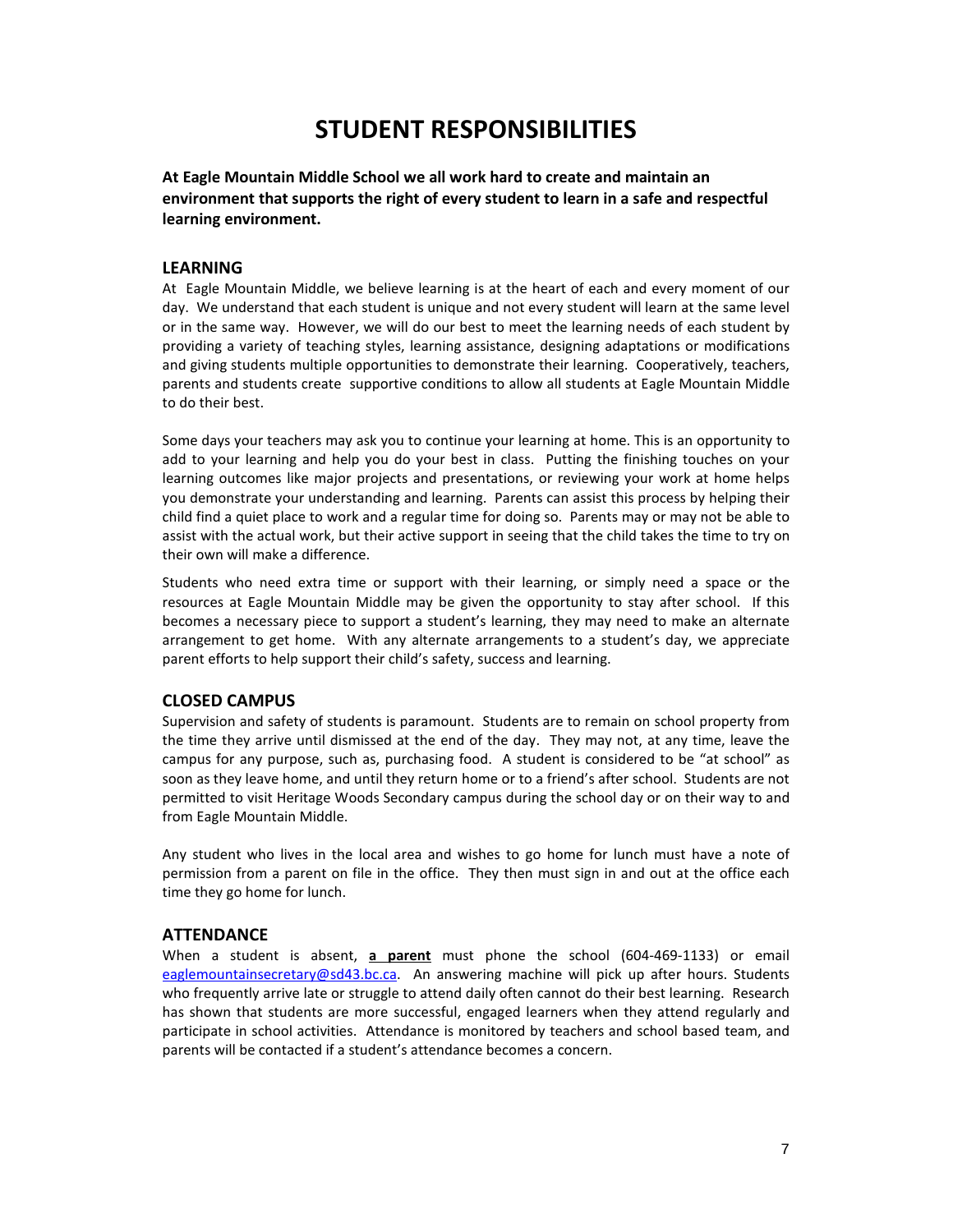Students are responsible for catching up on any missed work. If students are absent for multiple days parents are asked to contact teachers to request homework that can keep their child connected to their learning. All teachers at Eagle Mountain Middle have email and their addresses are easily found on our web site. If you do not have email, please request work from the office.

#### **EARLY DISMISSALS**

If a student needs to leave school for an appointment there are a few options to communicate this. Parents can email [eaglemountainsecretary@sd43.bc.ca;](mailto:eaglemountainmiddle@sd43.bc.ca) phone the office or provide a note to the teacher and office. Students are to sign out at the office before leaving and advise if they will be returning to school. When a student returns from an early dismissal on the same day, they are to report back to the office to sign in.

#### **EXTENDED ABSENCES**

**Guiding principle:** In a student's life, there can be events that impact their attendance at school. We believe regular attendance has a positive effect on student learning. The school is not in a position to grant or deny permission to any student to leave school early for family holidays, vacations, etc. This decision is the parents' and we respect the opportunities families can arrange for their children. The important thing is that students should have a plan for their learning so that they can complete their course outcomes.

#### **Procedures:**

- 1. Students are advised to have a parent or guardian contact the school office and their child's teachers in advance of an extended absence. We understand sometimes this cannot be done with a lot of advance notice, however, when possible please communicate with the school a week in advance. We also prefer to have the student talk to all their teachers well in advance of an absence when possible.
- 2. Following parental notification, the student's teachers will work with the student to create a plan to manage the learning outcomes that they will miss during their absence. In some cases the student may work ahead before their absence, in other situations they may have assignments/projects/tests to complete upon their return.
- 3. Once the teacher and student have created a learning plan, this will be communicated to the child's parents so that they can be supportive of their child's learning needs during the extended absence.
- 4. The student must be an active participant in the plan with his/her respective teachers and ensure that the outline for completing class outcomes are clearly understood. Again, depending on the circumstances prevailing in each course, assigned work may be completed before, during or following the absence. Teachers will also discuss with the student how their learning will be assessed for the term report card.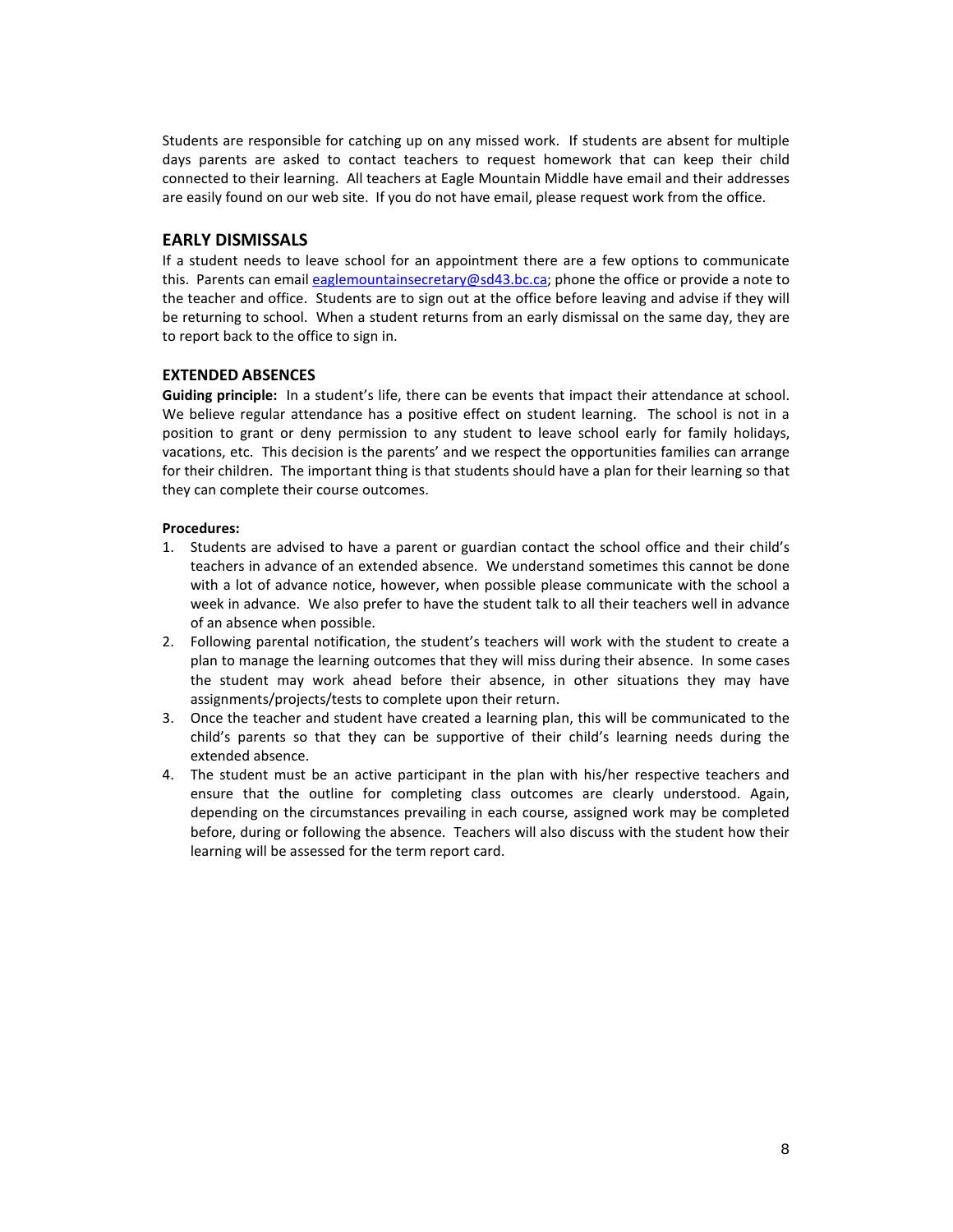#### **DRESS CODE**

Students are responsible to dress appropriately for school. This means that their clothing should properly cover their bodies, and not contain suggestive, obscene or otherwise offensive messages. Students who ignore this dress code may be asked to change on those days when they arrive inappropriately dressed.

- girls' tops must be of sufficient size to cover cleavage, midriff and all underwear
- pants, shorts and skirts must not be excessively short, tight, and must cover underwear
- boys' shirts must cover the shoulders (ie, short sleeves rather than "muscle" shirts)
- hats and hoods are not permitted to be worn within the buildings. This permits the school to readily identify strangers and promotes face to face communication.

#### **PROHIBITED ITEMS**

In the interests of general safety, the preservation of school property and the maintenance of a calm learning environment, students are not permitted to bring the following items to school: gum, fireworks or smoke bombs, pepper spray, laser pointers, walkie talkies, lighters or matches, e-cigareettes, and weapons of any kind, including replica weapons.

# **EAGLE MOUNTAIN MIDDLE – B.Y.O.D. GUIDE**

#### **Introduction**

This guide is intended for parents and students who are attending Eagle Mountain Middle. We invite families to send a device to school each day to be used in learning activities. Our **BYOD** guide refers to the practice of "**B**ring **Y**our **O**wn **D**evice" which is technology that is parent-owned but used by students at school for learning. There are also a limited number of school-owned laptops and laptop carts that will be available in the classroom for general student use. Middle school is a very active learning space, so here are some considerations when choosing what device to bring to our school.

# **Type of Device**

**A laptop is our recommended device** for a number of reasons. Consider that students will be using the device to create documents, access and record information, communicate, summarize and present work. Students have found that a keyboard is very effective for when they are asked to write and produce documents. In this regard, a laptop can run multiple programs at once which helps when students have to view and organize information from multiple sources. Students also find devices with USB ports invaluable so they can easily transfer work to their teacher. A light, small computer fits best on the student desk. It can easily fit into the student lockers when not in use and a backpack when it gets carried home. A laptop with a **14 inch screen** or smaller fits best on a desk. Students will need basic word processing software so they can write and save notes.

Students may also bring Google Chromebooks, Tablets such as an iPad or Android Nexus for example. Each of these device types have their strengths and challenges in a school setting with connectivity and the ability to send and retrieve data with teachers and printing capabilities.